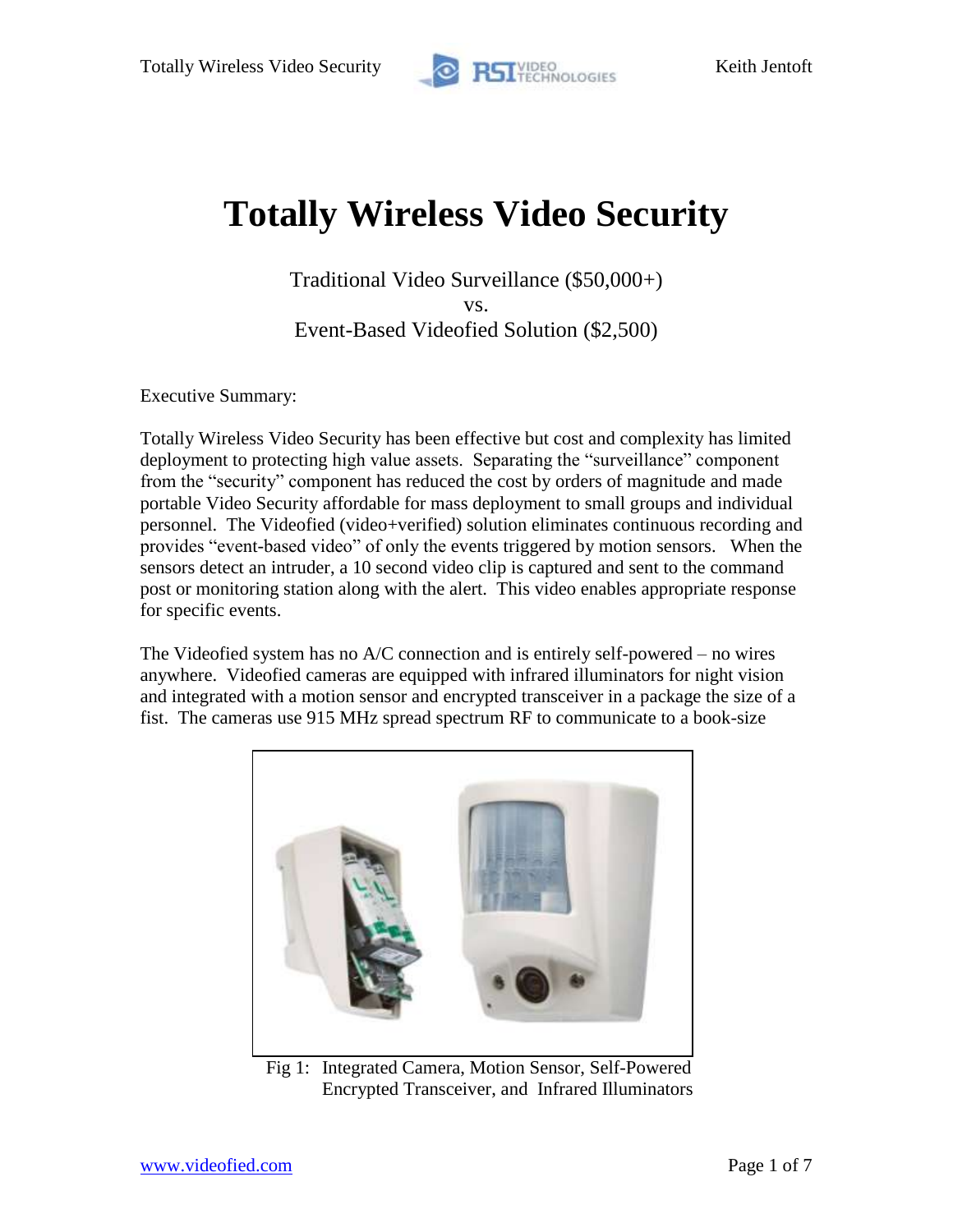

communicator which transmits alarm events and video to the command post over the cell network. The RF range between the cameras and communicator is 2,000 feet line of sight. A single communicator can manage up to 24 cameras spread out over half a square mile or an entire building.

Videofied enhances existing surveillance systems by providing early warning for more sophisticated pan/tilt/zoom cameras. Wireless camera placement makes it possible to see around corners, inside buildings and cover areas normally hidden from traditional mastmounted cameras. The system is available in a fly-away kit the size of a briefcase. This low cost, totally wireless video security can be deployed with small mobile teams that were impossible to protect using more expensive video surveillance systems. Eventbased video enhances force protection because it is affordable enough to provide even individual personnel with video protection. It is portable, self-powered, and fits in a briefcase; powerful video security in a small deployable package.





Infrastructure Protection Outdoor/Harsh Environments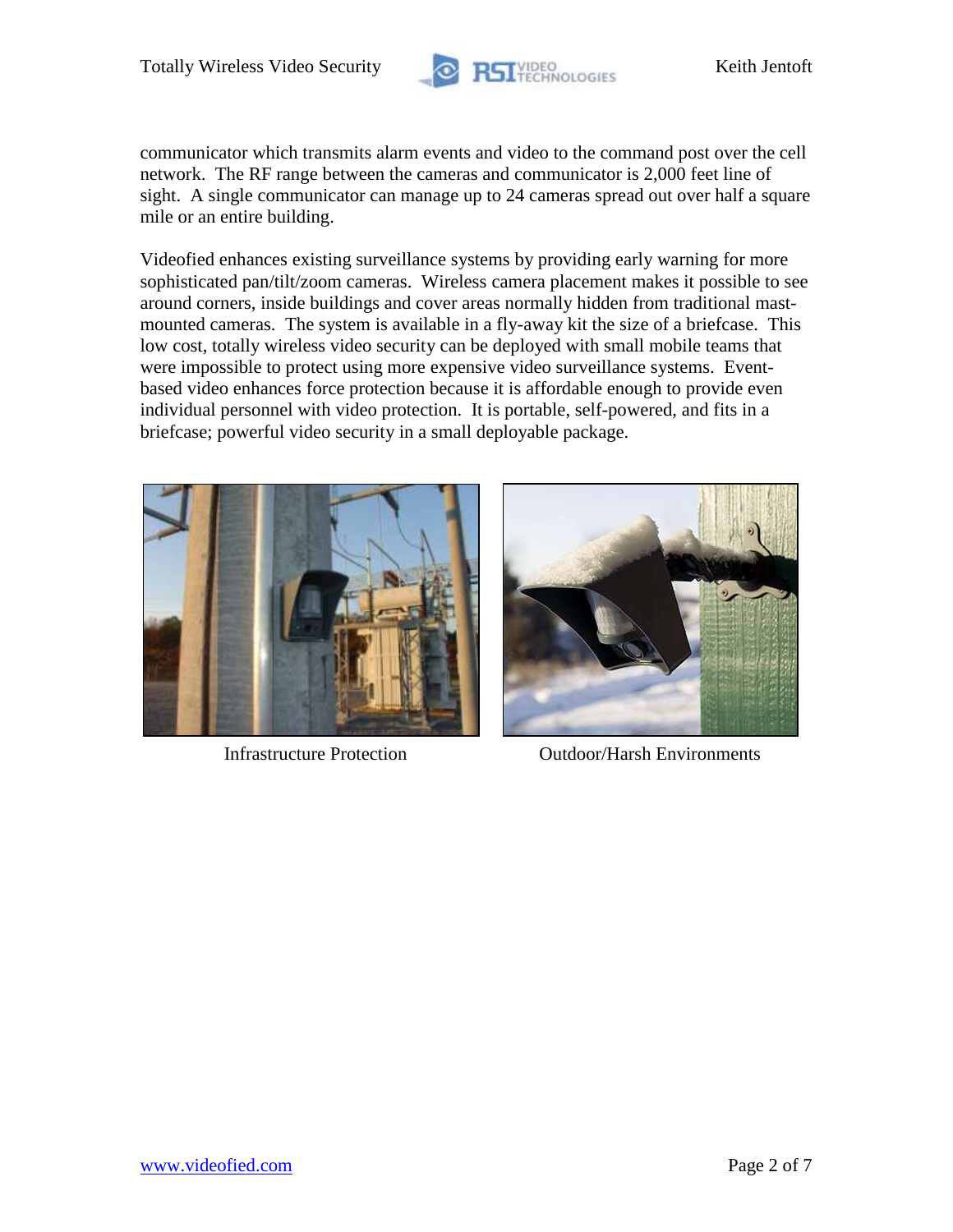





Totally Wireless Video Surveillance/Security Real-Time Video, Sophisticated, Effective **Cost: \$25,000 - \$100,000**

#### **These systems rely on commercial 802.11 WiFi transmission which can become very crowded in urban areas.**

| <b>Encrypted</b>         | Yes                                               | Yes                 |
|--------------------------|---------------------------------------------------|---------------------|
| <b>Self-Powered</b>      | Yes                                               | Yes                 |
| Remote<br><b>Cameras</b> | No -<br>Mast mounted<br>Cameras wired to platform | Yes<br>Up 1<br>2,00 |

## VIDEO SURVEILLANCE SYSTEMS VIDEOFIED EVENT-BASED VIDEO



Integrated Totally Wireless Video Security Portable, Self-Powered, up to 24 Cameras **Cost: under \$2,500 for basic system**

# **This system uses true 25 channel spread spectrum 915 MHz which is not used in typical urban WiFi systems.**

### **Yes –**

Up to 24 portable self-powered cameras 2,000 ft. RF signal between cameras and Cell communicator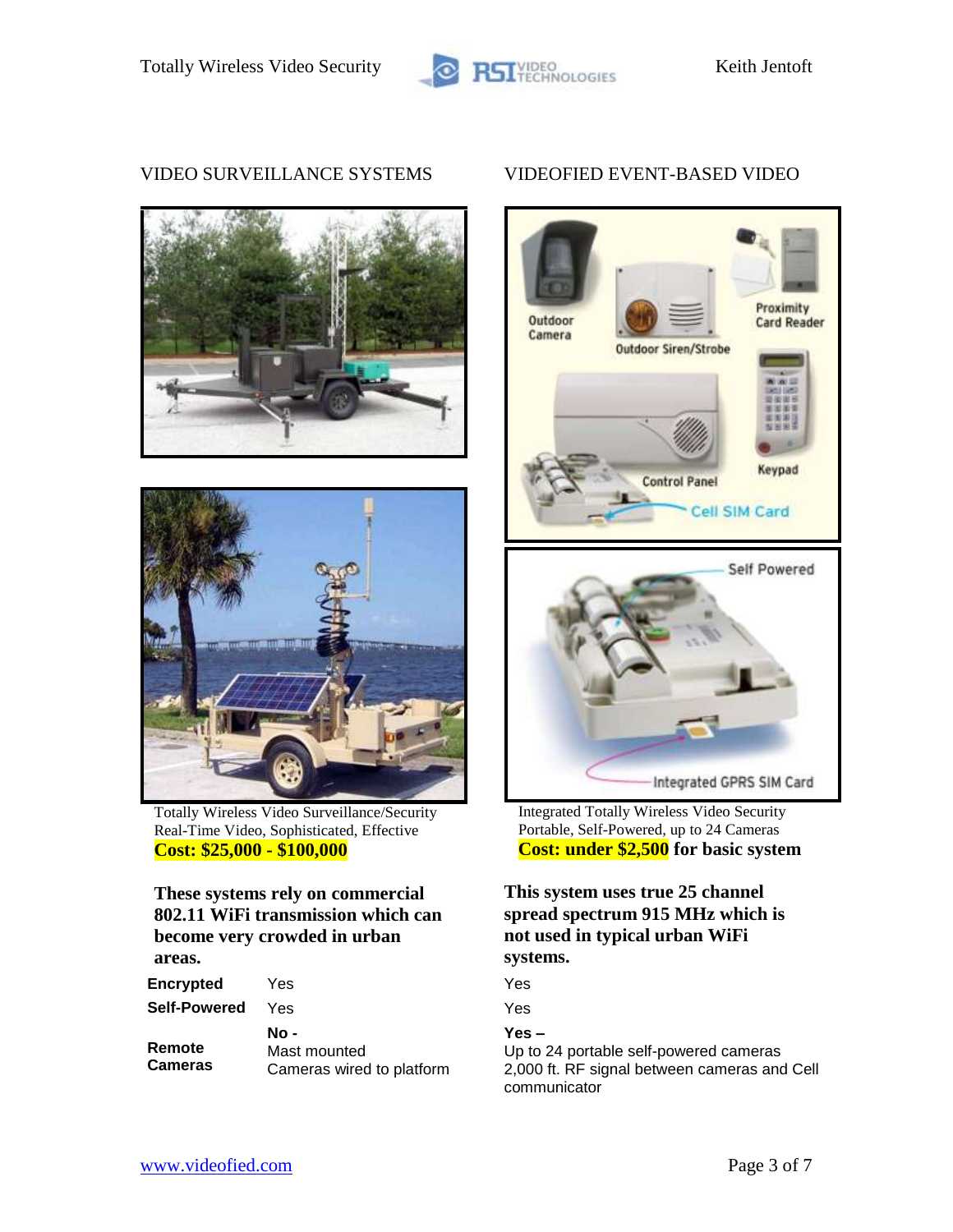

# **TOTALLY WIRELESS SURVEILLANCE**: Sophisticated and Powerful

Totally wireless video systems have been available for decades but, because they cost hundreds of thousands of dollars, they were used in only in extreme situations or military applications. This is changing with the growth in wireless communications technology and the cost of such systems has been reduced in recent years. Digital networks and wireless communications allow wireless cameras where wired cameras had been too difficult or expensive to install. Integrators create a self contained totally wireless video system by adding power using a generator or solar panel, on a platform or a trailer mounted portable "kit" more like television news vans than intrusion alarms. In fact, these totally wireless systems are powerful security tools that can be very effective and are certainly growing in popularity as their cost comes down.

The entire wireless system is designed around a platform or trailer with a vertical "mast" for mounting cameras, radio antennas and communications electronics. The integrator builds each system for specific project requirements based upon:

• Radio Frequency

Radio communications for these systems usually are based on one of 4 bands from 900 MHz to 5.8 GHz. The ideal frequency is a compromise based on a number of factors including the amount of data to be transmitted, site conditions, obstructions in line-of-sight, available power and compatibility with other equipment.

• Power Consumption

The totally wireless kit must include a generator, fuel cell or solar panels and batteries. Power consumption of the entire system, length of desired operation, environmental conditions are some of the main considerations.

• Cameras

Often multiple cameras are needed to meet requirements incorporating features such as night vision, field of view, zoom and resistance to environmental extremes.

### • Video Analytics

Analytics are becoming increasingly important in sophisticated systems. Analytics are a way of programming computers or the cameras themselves to be able to intelligently "alert" someone to an event or intelligently target the camera itself on an object. Analytics eliminate a person staring for hours at a video display(s) waiting for something to happen.

- Other Sensors Additional sensors are often used to monitor a site such as infrared beams, pressure switches, infrared motion detectors, etc.
- A receiving station with staff specially trained in video surveillance must monitor the site.

Depending on the options chosen, systems are available with infrared cameras that can spot an intruder hidden in the bushes at 200 yards or read a license plate at half a mile. While these systems used to cost hundreds of thousands of dollars, now a typical solution of this type starts at around \$50,000. Still the cost and complexity of such systems makes mass marketing difficult or impossible and many price sensitive applications requiring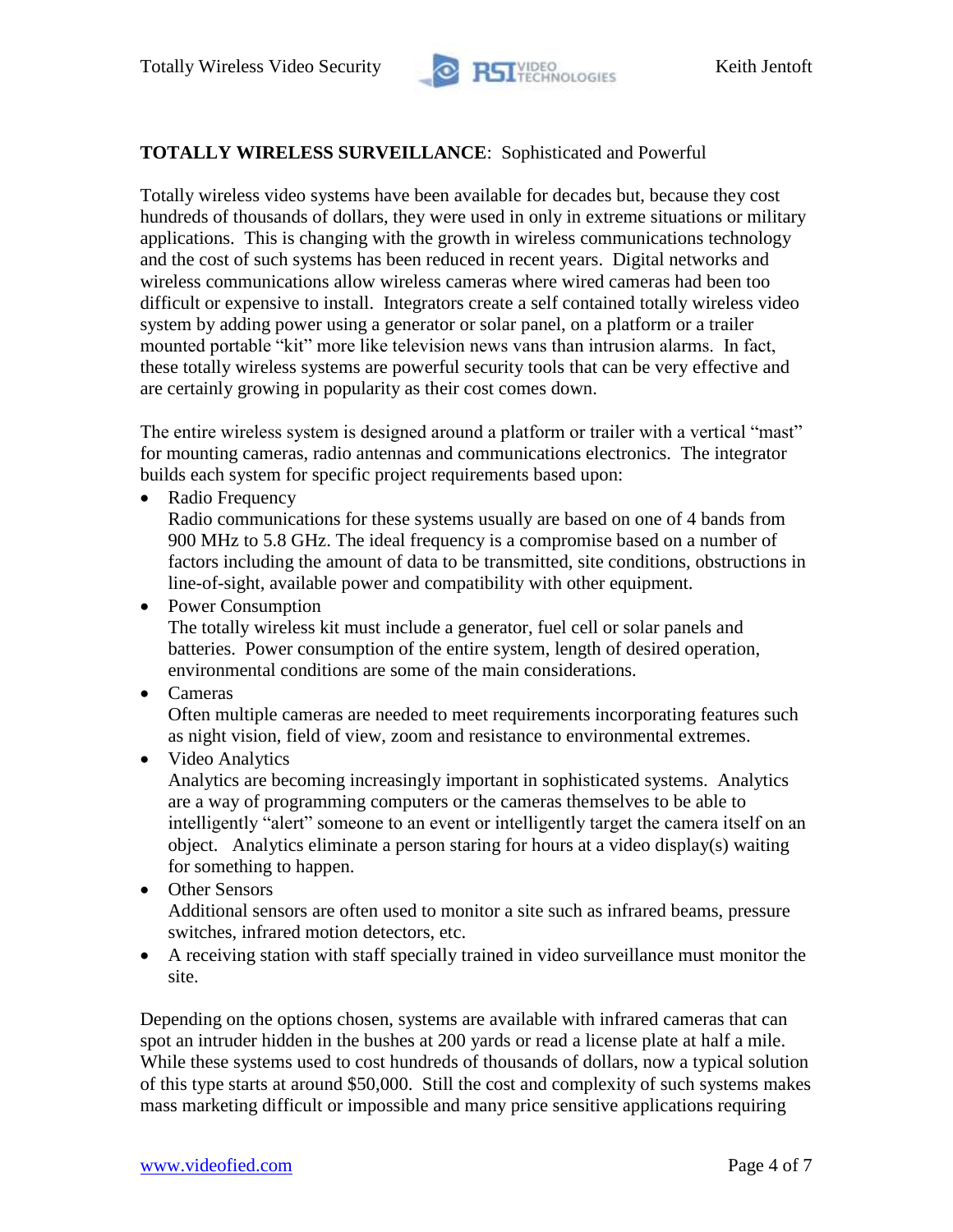

totally wireless video are unserved. In addition, cameras still do not look around corners or through buildings which makes "total coverage" of some sites difficult.

# **EVENT-BASED VIDEOFIED**: Affordable, Portable, Anywhere

Commercial intrusion alarm technology evolved from wired systems to wireless in the 1980s with the appearance of a new generation of cost-effective wireless sensors from several suppliers. Next, transmitting alarms from the security panel to the monitoring station went wireless using proprietary narrow band radio, analog cell phone and finally the inexpensive digital GPRS cell network. Yet the typical wireless intrusion alarm is still connected to A/C power and doesn't work in many totally wireless applications.

Video has been "surveillance-centric" by providing remote real time viewing from continuously recording cameras. Commercial manufactures created video security systems by integrating video with intrusion alarm panels and other sensors. These systems are not wireless and run on A/C power. Videofied separated "surveillance" from a video intrusion alarm to create a new cost-effective wireless video solution. The product won "Best in Show" award for new product innovation by the Security Industry Association at the ISC West in Las Vegas 2007. The system is optimized for video security instead of surveillance – the camera is only on during an alarm. Videofied is self-powered and transmits alarm events and the video of what caused them over the standard GPRS cell network. The innovation is not so much what the system does but the price at which it does it – a technology inflection point. Videofied made video security portable and affordable. Videofied dramatically reduced equipment costs while eliminating most of the complexity/cost of integration/installation. The cost-effective concept is designed around the wireless P-Cam, a digital camera integrated with passive infrared (PIR) motion sensor complete with an internal battery-pack. The motion sensor acts as a reliable analytic (with much greater accuracy than camera-based pixel change systems) for the digital camera – the camera only sends videos of what caused the alarm. The P-Cam also includes infrared illuminators for true night vision.

In ideal conditions the batteries on the panel and P-Cams will last 4 years and eliminate the need for generators or solar panels. The P-Cam conserves power by keeping the camera off until an intruder trips the motion sensor. When an intruder is detected, the camera takes a 10 second video and compresses the video to a small 200K MPEG file. This file is encrypted and sent by radio transceiver to the security panel which is powered by 2 sets of batteries (one used as a backup). The range between the camera and panel is up to 2,000 feet line of sight. The control panel sends the alarm and video to the monitoring station over the GPRS cell network – the operator sees the alarm and the video of what caused it. During the alarm, the monitoring operator can request real-time images from the P-Cams – but this is much different from surveillance where cameras are always filming/recording and accessible for remote viewing. Videofied can manage up to 24 P-Cams. The current camera is not intended to get wet and operates down to 32 F. The new IP 65 weatherproof rated P-Cam will operate down to -20 F, ideal for securing site perimeters and outdoor assets.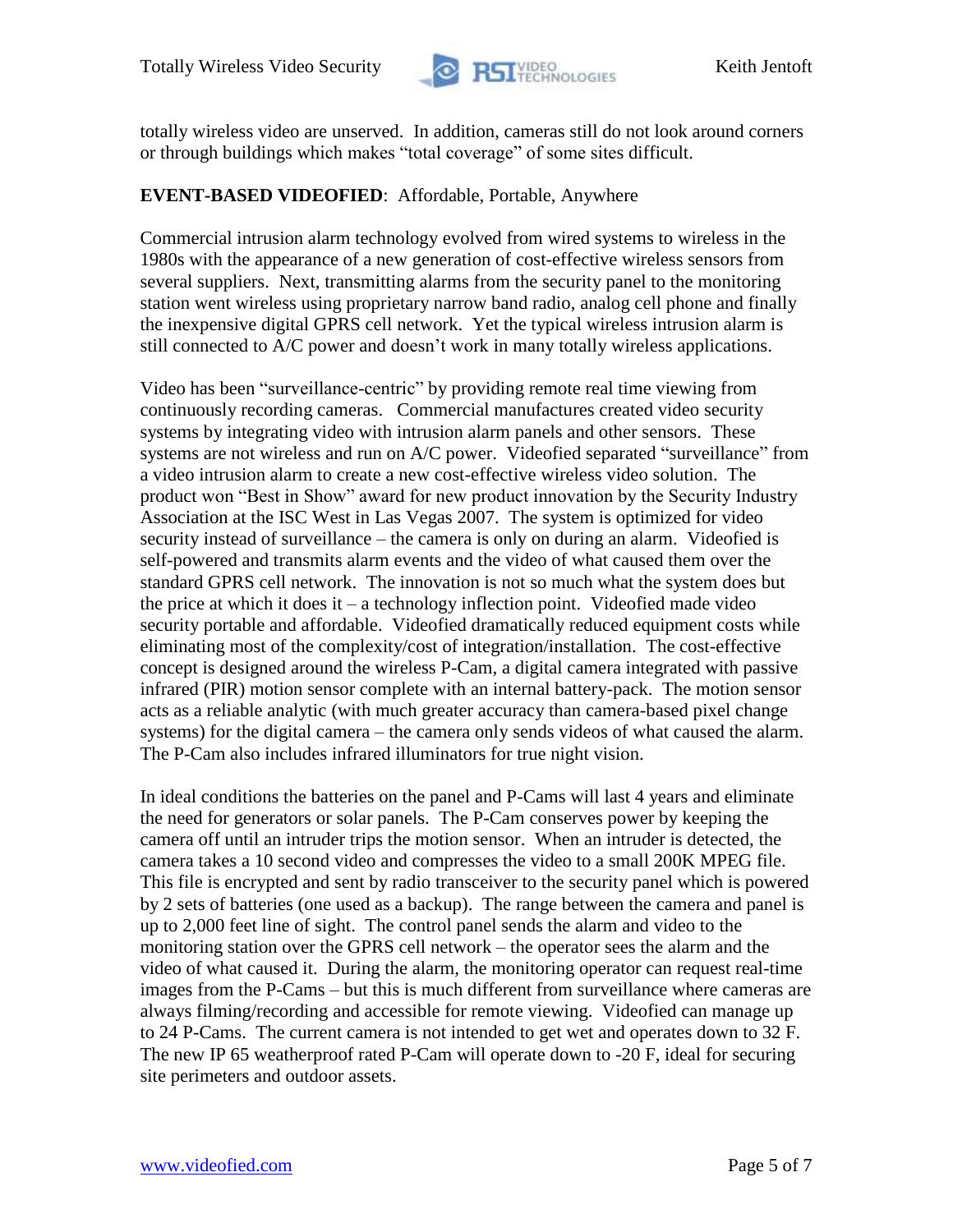

The basic "kit" in this case includes two cameras, the control panel, and keypad has a retail price of less than \$2,500 while a system with 10+ cameras and the optional add-ons is well under \$10,000. Monitoring Videofied is substantially less expensive than video surveillance because it is so simple it doesn't require special operators or workstations. Monitoring personnel don't need to manage surveillance controls for pan, tilt, and zoom and remote DVR operation.

# Applications:

This affordable new concept solves historically difficult security applications where power and communications don't exist or are cost prohibitive. Many situations often required portable or temporary security installations where wires were impractical or impossible.

- Force Protection applications requiring intrusion detection to secure a perimeter or building now have an affordable solution, even if the location changes daily. Videofied is affordable enough to protect small groups or even individual personnel.
- Storage Trailers and shipping containers are vulnerable with no power or communications. Totally wireless video using the GPRS cell network can provide video security even in transit. It is perfect for high-value shipments. Additionally, it is possible for a single panel to secure a number of trailers/containers in a storage site by placing a single camera in each one.
- Unattended vehicles and equipment are targets of tampering, sabotage and theft. Cameras placed inside the cab or engine compartment resolves this and gives an early warning of a potential incident.
- Hazardous material areas need immediate security at an accident site, exactly what this system provides.
- Temporary installations for command centers, convoys, and special open air events can now be installed in minutes, even in multiple buildings, by a single person.
- Remote infrastructure is subject to both theft and sabotage. Totally wireless video provides security while enabling the appropriate form and level of response depending upon whether the video shows an animal, children or something worse.

### Conclusion:

Sophisticated totally wireless video surveillance systems are becoming less expensive and moving from military to commercial applications. They are becoming more common in large construction projects, mines, large public gatherings and festivals. However, cost-effective video security opens new markets where totally wireless surveillance systems are still too expensive. It creates a new "mass market" for video security where most construction sites, commercial buildings and even residential applications are viable prospects. In addition, because it is so extremely cost-effective, Videofied enhances more sophisticated video surveillance systems by enabling a user to place "more eyes in the field" giving redundancy and better video coverage than can be accomplished by a single system. Surveillance cameras mounted on a single mast simply cannot cover all the areas at risk within a job site. They cannot see inside of buildings or look around corners. Multiple portable P-Cams can be placed and moved anywhere to deliver short videos of intrusions so that surveillance operators know where to look and what to look for with their sophisticated high definition cameras. The other traditional method to secure these